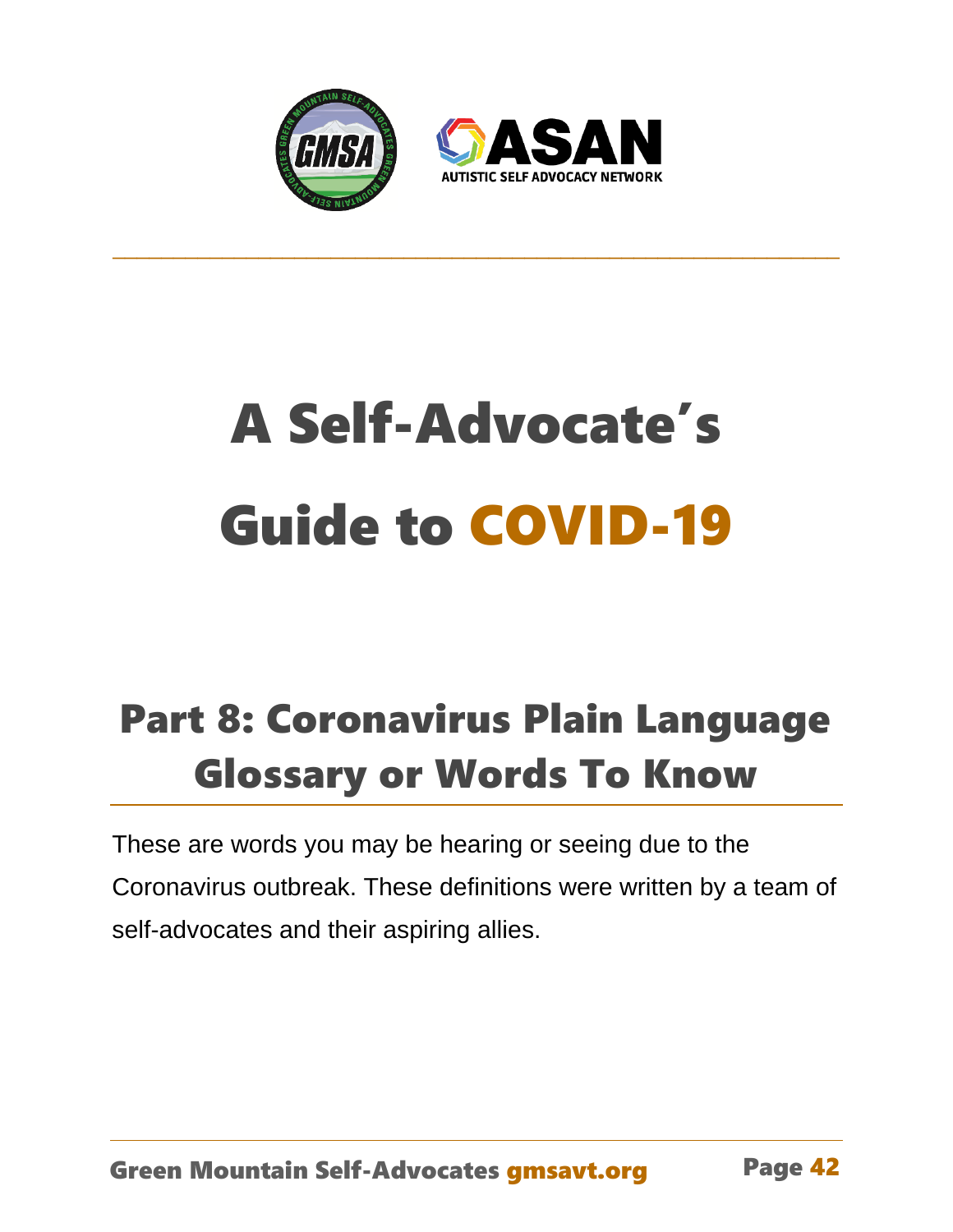## Coronavirus Plain Language Glossary or Words To Know



- 1. **Advisory -** a notice or warning given to protect you. It says what you should and should not do. The governor in your state is sending out advisories about the Coronavirus.
- 2. **Agency -** a place where people with disabilities get services.
- 3. **Agency Crisis Number -** if you are in an emergency, you call this number to get help. You get this number from your agency. Ask your case manager to write the number down.



- 4. **Airborne -** in the air. For example, if you sneeze germs travel through the air.
- 5. **Alerts -** warnings of a dangerous situation.
- 6. **Anxiety -** being nervous, feeling afraid, worried something bad is going to happen.





- 7. **Asthma -** this illness is in your lungs. Your airways swell up and it is hard to breath. This is a long-term illness. Some people get better. Others have trouble breathing their whole life.
- 8. **Asymptomatic** a person has an illness like the Coronavirus, and they feel fine. They can give the illness to others. They find out they had the illness by taking a test.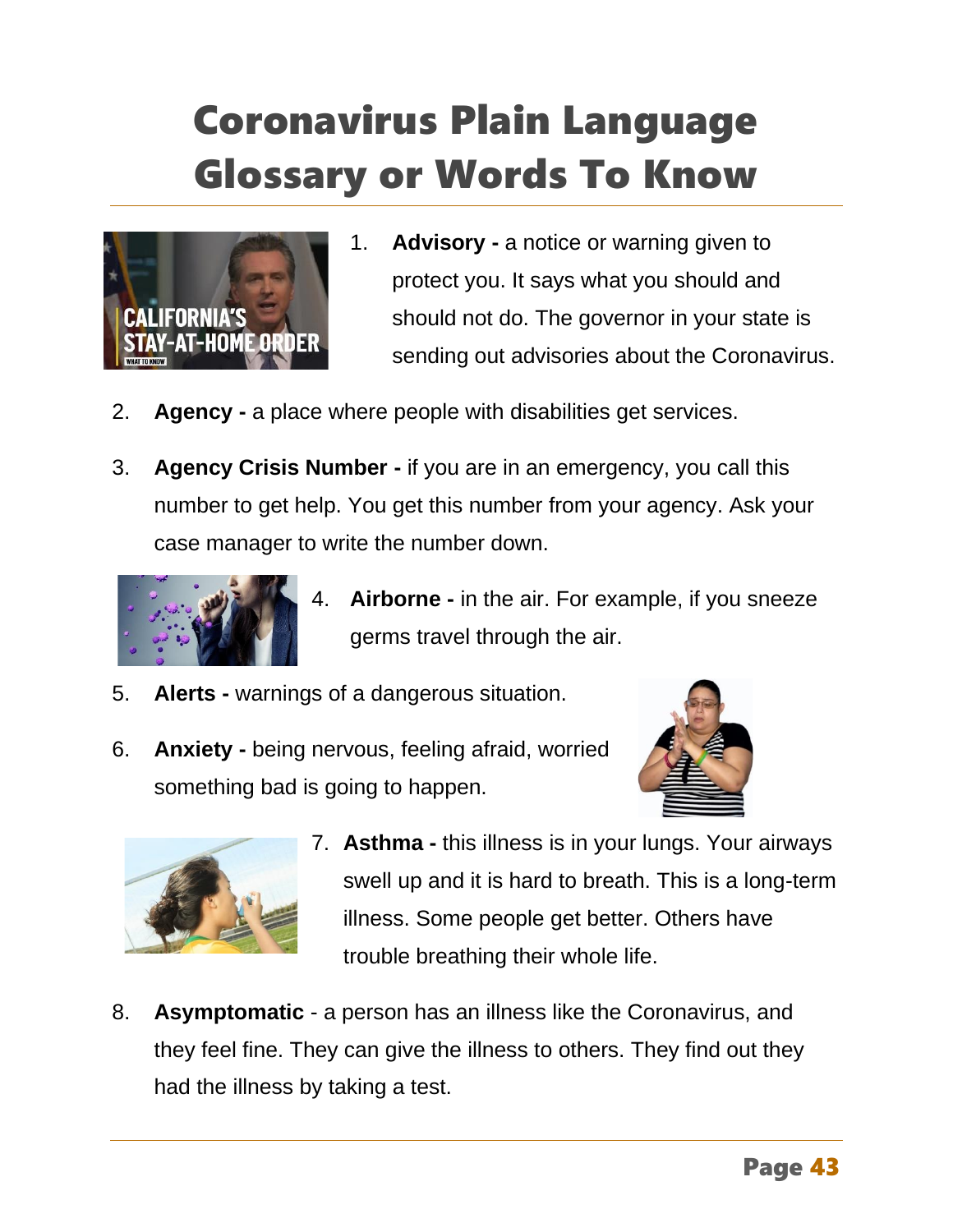- 9. **Cases -** number of people who have the virus.
- 10. **Cardiovascular -** having to do with your heart and blood vessels.



- 11. **CDC (Center for Disease Control) -** a department in the United States government. They protect people from getting sick. The CDC is a leader in the fight against the Coronavirus.
- 12. **Checklist -** a list made to keep track of what is needed. It shows what is completed and not completed.
- 13. **Chronic Bronchitis -** the tubes that carry air to your lungs swell up. You cough a lot and have a hard time breathing. It lasts a long time.



- 14. **Clean and disinfect -** to wash something and to kill germs and viruses. For example, use a half of cup of bleach in 1 gallon of water to kill germs. Or use a wipe that has 50% - 70% alcohol.
- 15. **Contagious -** a person who has an illness might get you sick too. The illness spreads from one person to another.
- 16. **COPD - Chronic Obstructive Pulmonary Disease** an illness in the lungs that makes breathing hard. It gets worse over time.
- 17. **Coping -** dealing with a hard situation.
- 18. **COVID-19 -** it is a new illness spreading around the world. Its nickname is coronavirus.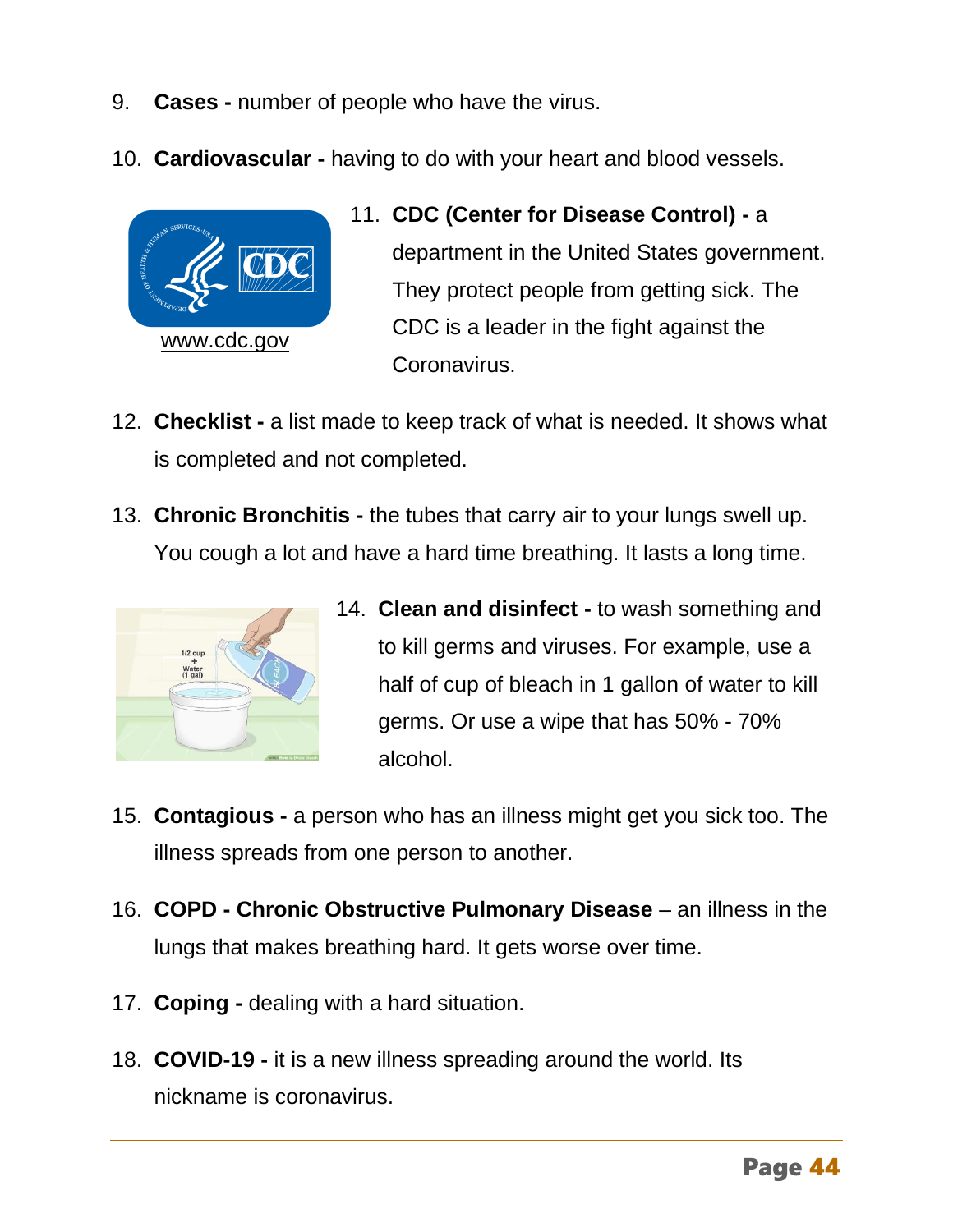

- 19. **Electronic devices** computers, smart phones, tablets, etc.
- 20. **Diabetes -** an illness that happens when you have too much sugar in your blood. It also means you have a problem with turning the food you eat into energy.



- a. **Type 1 Diabetes**  the person does not make any insulin. Insulin is a chemical in your body that helps you turn the food you eat into energy.
- b. **Type 2 Diabetes**  the person makes some insulin. Insulin is a chemical in your body that helps you turn the food you eat into energy.
- 21. **Discrimination -** Treating people badly because of who they are. The United States Office of Civil Rights said clearly that people with disabilities should get the same medical care as everybody else. Taking away medical care because of a disability is a type of discrimination.



- 22. **Droplets** a small drop of fluid. The Coronavirus goes from one person to another when moisture comes out of a sick person's body when they sneeze or cough.
- 23. **Dry cough -** a cough that is not wet. There is no mucus.
- 24. **Elders -** people that are over the age of 65.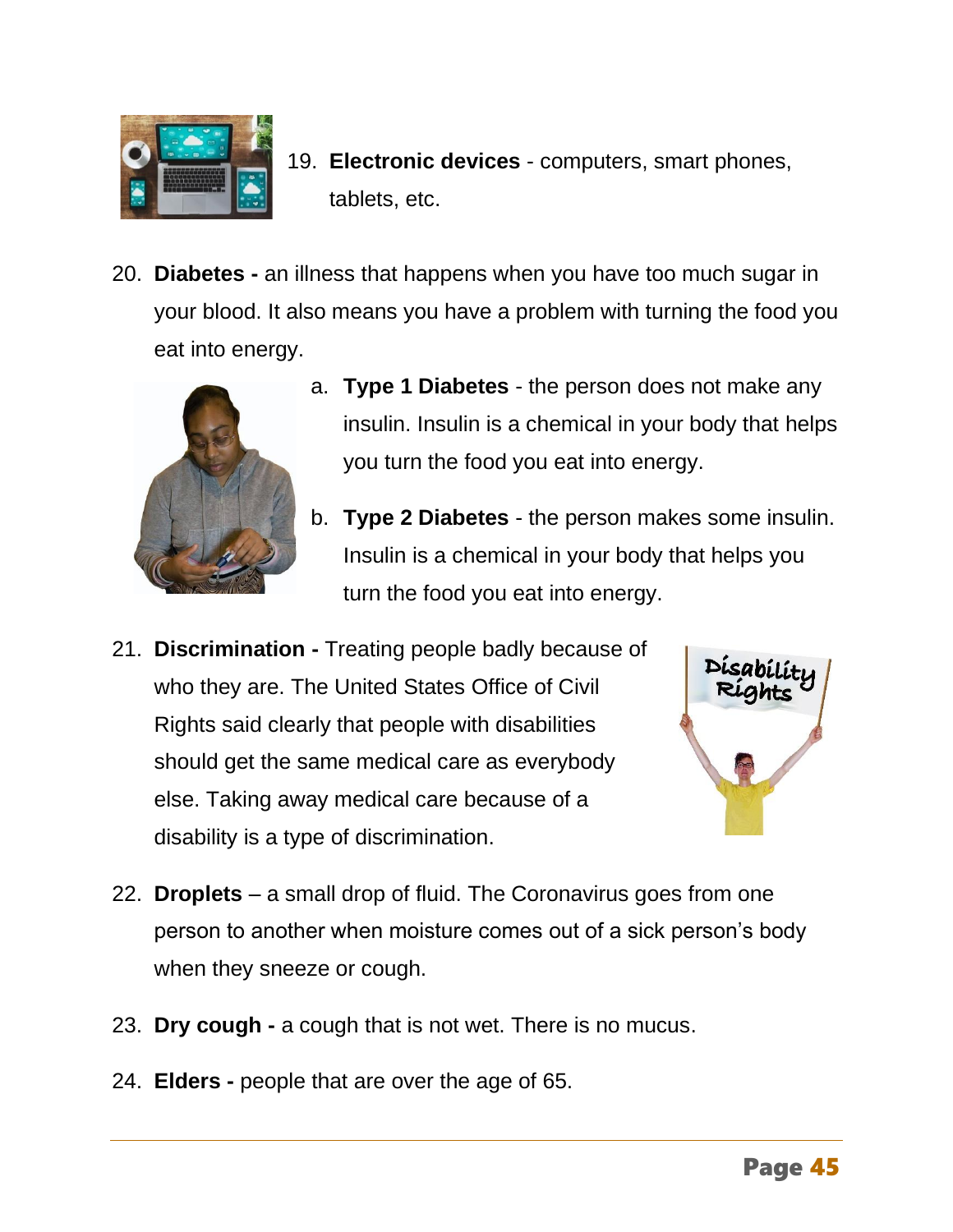25. **Emergency Contact Information -** numbers you can call in case you are in an emergency. For example: 911, your doctor, family member, support staff, etc.





- 26. **Emphysema -** a lung disease that makes it hard for you to catch your breath.
- 27. **Energy -** the power you get from food or from exercising. Find ways to keep exercising when you are staying at home.
- 28. **Epidemic -** an illness that most people get.
- 29. **Epidemiology -** studying how an illness starts and how it spreads.
- 30. **Essential workers** People who do jobs that keep us healthy and safe. Each state decides what businesses and services to keep going during an emergency. For example, people who work at a hospital, grocery store, fire or police station etc.
- 31. **Exposure -** to be around something. To come in contact with something.





- 32. **Fever -** your body gets hot to try to fight off a virus. If your fever is 100.4 degrees Fahrenheit (38 degrees Celsius) or higher, call your doctor.
- 33. **Flu -** it is like having a bad cold, but worse. You feel sleepy, weak, and your muscles may ache.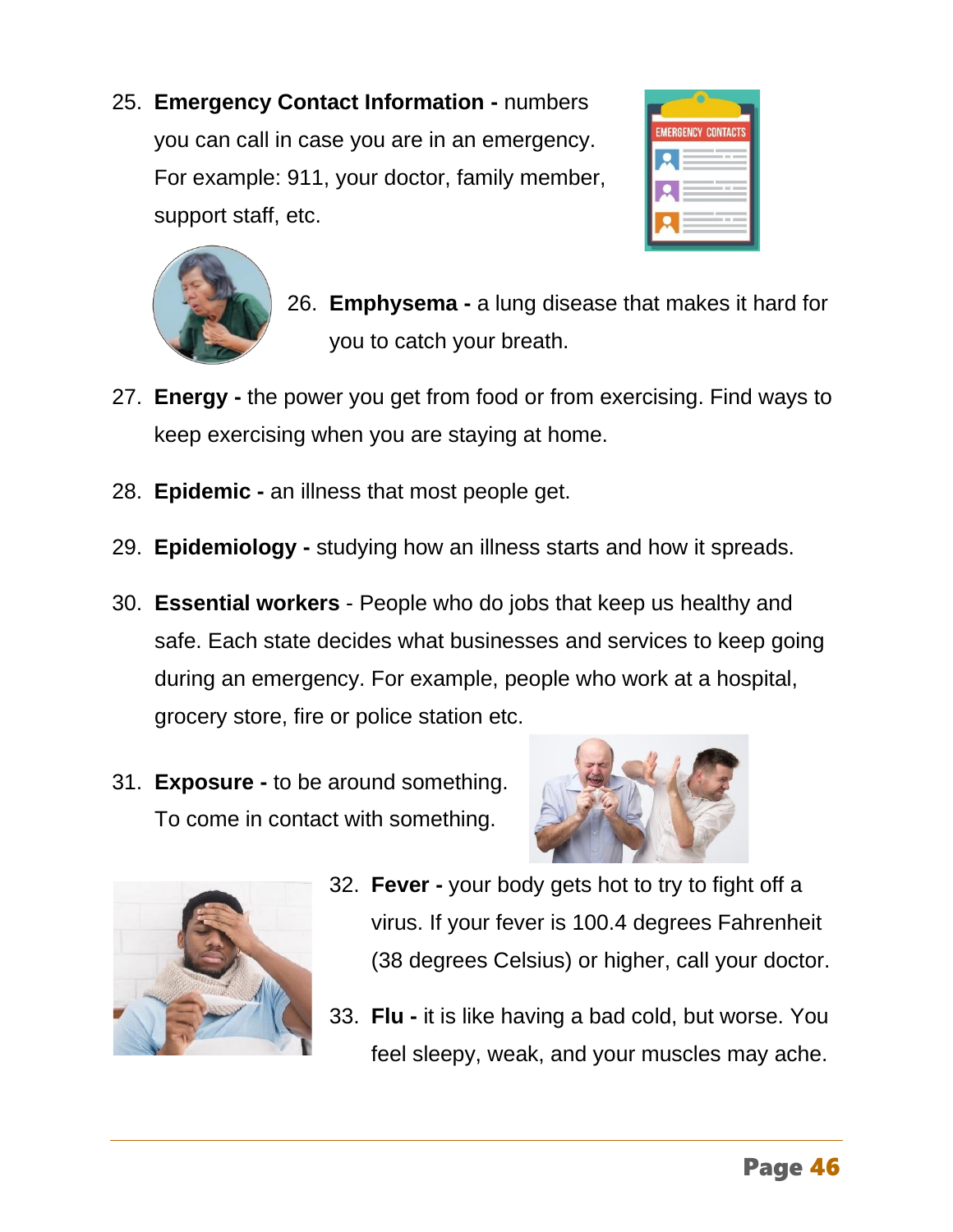34. **Flattening the Curve -** the red tall mountain shows how many people



might get sick if we do nothing. The green smaller hill shows how many people will get sick if we stay home. The green is better. If too many people get sick at the same time we cannot help them.

35. **Guidelines -** list of instructions that doctors and scientists have agreed on.



36. **Hand washing -** use lots of soap and water. Rub soap on all parts of your hands for 20 seconds. Then rinse under running water to wash away the soap and germs.

- 37. **Health Department -** a public office in every state that helps people manage their health.
- 38. **Hot Spot or Epicenter** the place where many people have a virus at the same time. The virus is also in many other places. We all need to do what our state is recommending to prevent the spread of the virus.
- 39. **Immunity** When a person cannot get or catch a disease. Scientists are developing a vaccine to give to people so they will not get this virus.
- 40. **Isolation -** these rules are for a sick person who has the Coronavirus. Stay home. Do not go outside. Stay in a separate room in your house, away



6 feet (2 meters) is the length of a bed or couch



from others. It possible use your own bathroom. Wear a mask when you come out of your room. Clean and disinfect everything you touch.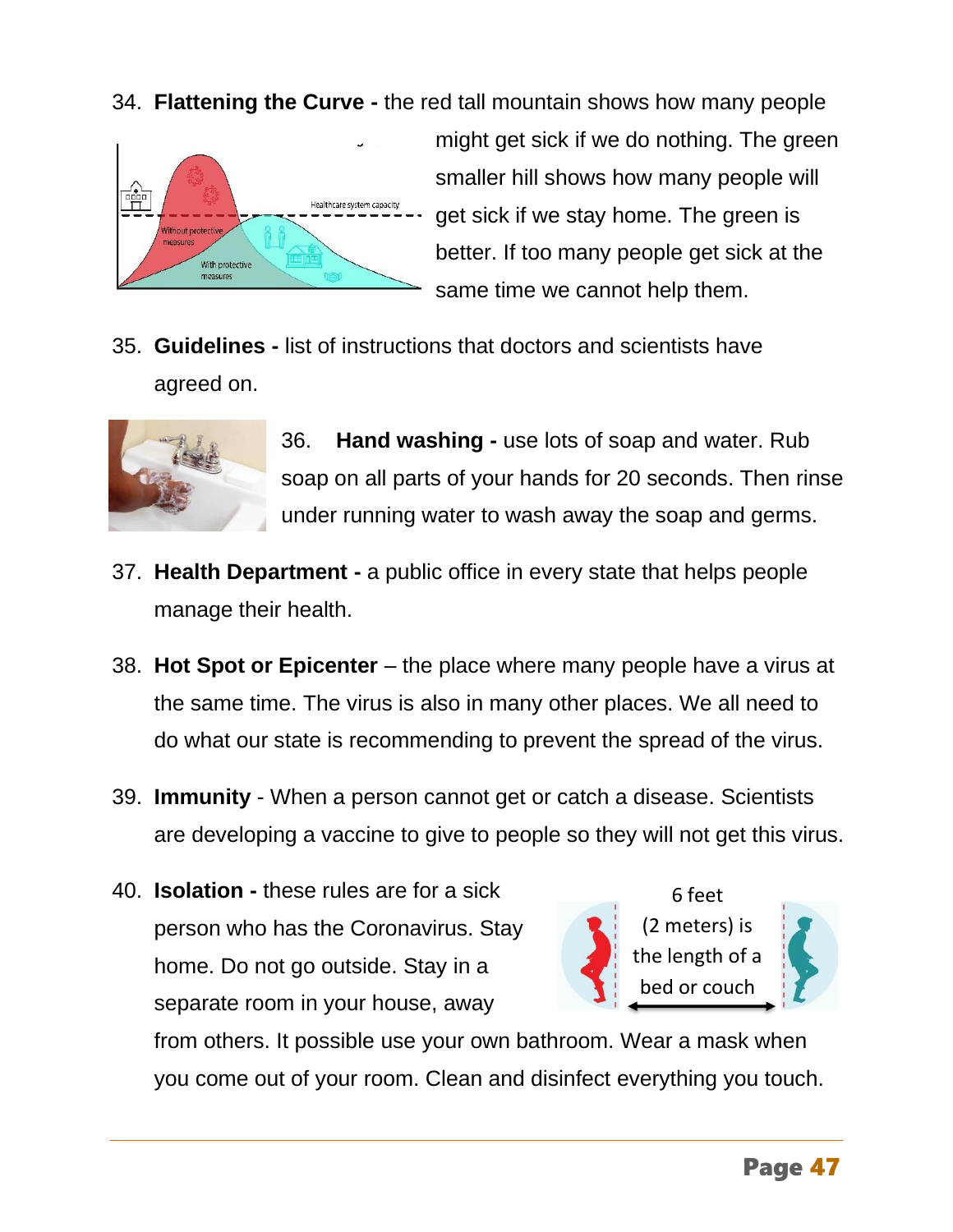41. **Medication -** Prescribed by your doctor to help you maintain your health. There are no approved meds that cure Coronavirus.



- 42. **Meditation -** A person may be quiet, close their eyes, and/or focus on their breathing. You will feel relaxed. It can be done by yourself or with others.
- 43. **Mitigation -** What we all are doing to reduce the spread of the virus. For example, staying home, staying 6 feet (2 meters) away from others.
- 44. **NIH - National Institutes of Health**. (Where Dr. Anthony Fauci works!) A department in the United States government that does research on why people get sick.
- 45. **Normal temperature -** When your body is 98.6 degrees in Fahrenheit or 37 degrees Celsius.



- 46. **Pandemic -** an illness that spreads around the world.
- 47. **Panic -** a sudden and intense feeling of being scared.



48. **Pedometer -** is a small device like a watch that you can wear on your wrist. It counts every step you take.

Even though you are stuck at home try to get 4,000 steps a day.

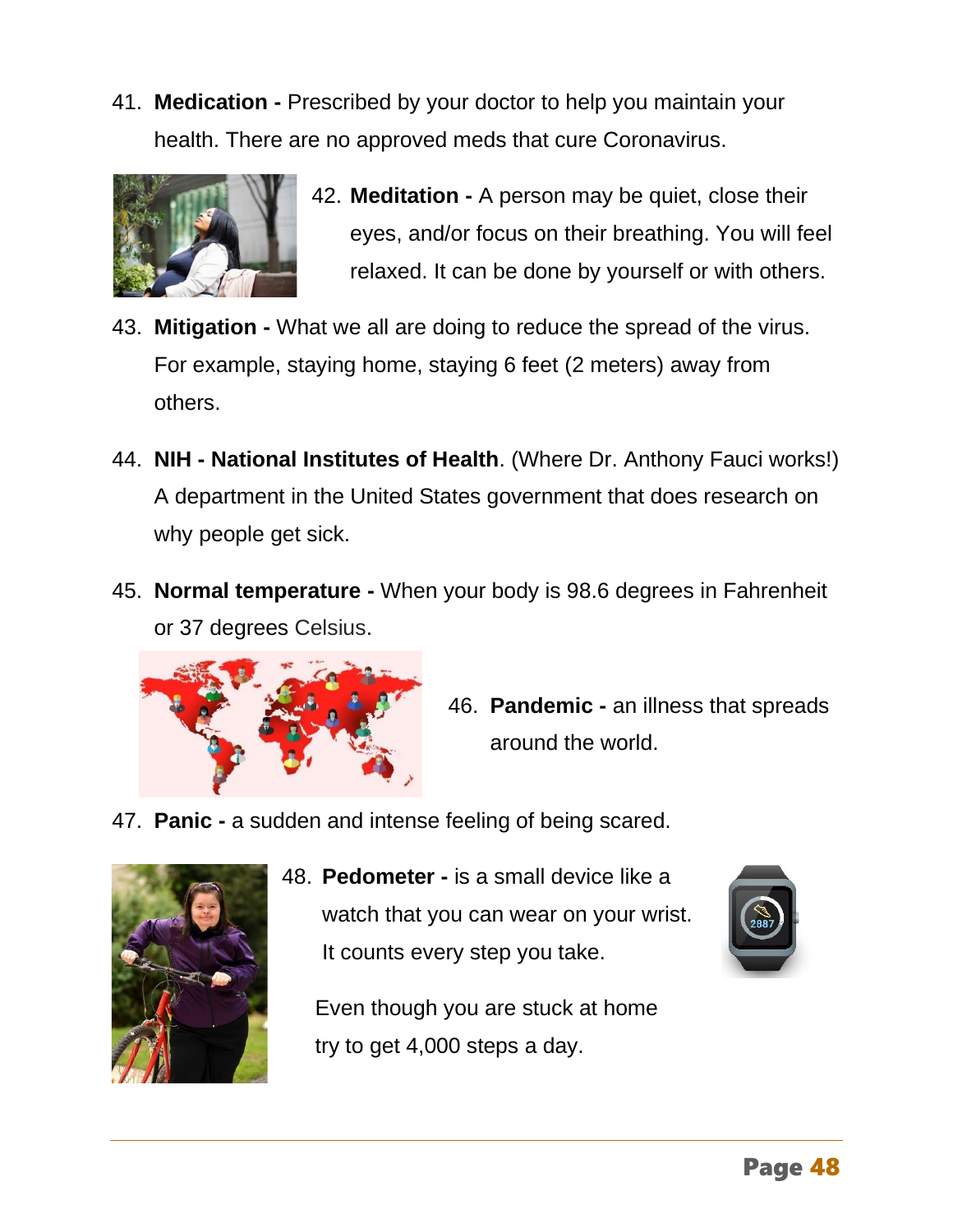

- 49. **PCA or Personal Care Attendant or Assistant -** support staff who work with people with disabilities in their home. They may help them eat, bathe, use the bathroom, get in and out of bed, take meds or do some housework.
- 50. **PPE - Personal Protective Equipment -** Germs get into a person's body through the nose, mouth and eyes. People may use gloves, a face mask, goggles or glasses to keep germs out of their body.
- 51. **Physical activity -** Something you do with your body. Walking is a physical activity. Keep active when you are staying at home.
- 52. **Pneumonia -** is an illness when you get an infection in your lungs.
- 53. **Prescription -** medicine your doctor tells you to take.
- 54. **Prevention -** what you can do to avoid getting sick.
- 55. **Provider -** A place where you get support or health care services.
- 56. **Quarantine -** These rules are for people who are not sick and have been near someone who has the Coronavirus. Stay home. If possible, stay in a separate room in your house. Do not go outside. It is done to slow the spread of an illness. The governor of your state will say how long you must stay home.

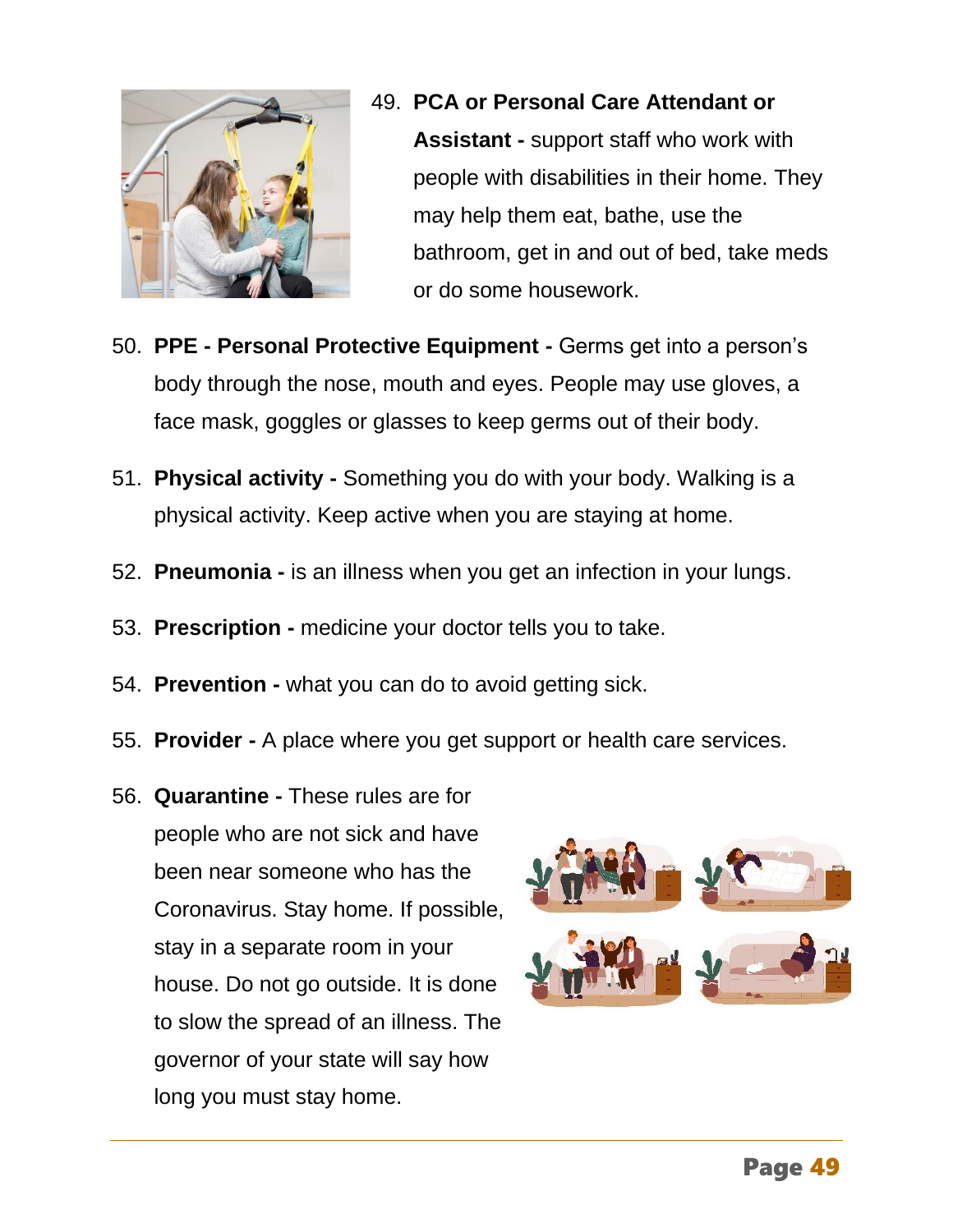

- 57. **Relaxation Techniques -** things you can do to reduce stress. For example, yoga, singing, dancing, watch a funny movie or daydreaming.
- 58. **Respiratory Problems -** having trouble breathing and/or coughing a lot.



- 59. **Sanitize -** is the same as clean and disinfect**.**
- 60. **Self-Care Plan -** how you will take care of yourself or get the help you need. The plan should be in writing.
- 61. **Shelter-In Place Order -** a Governor says stay where you are.
- 62. **Social Distancing -** when in public stay 6 feet (2 meters) away from others. It really is about physical distancing. If you are next to someone.



- You put your arm out.
- They put their arm out.
- And you should not be touching.
- 63. **Stay at Home Order -** Stay home. Do not go to work or school.
	- Can I go outside? Yes. Stay 6 feet (2 meters) away from people.
	- Can I get groceries or medication? Yes. Stay 6 feet (2 meters) away from people.
- 64. **Stimulus Check –** It is also called Economic Impact Payments. The federal government is giving \$1,200 to most adults. The money is to help people during to the Coronavirus. You do not need to sign up. The money is automatically deposited into bank accounts. People on SSI and SSDI will get the \$1,200. For more info go to IRS.gov.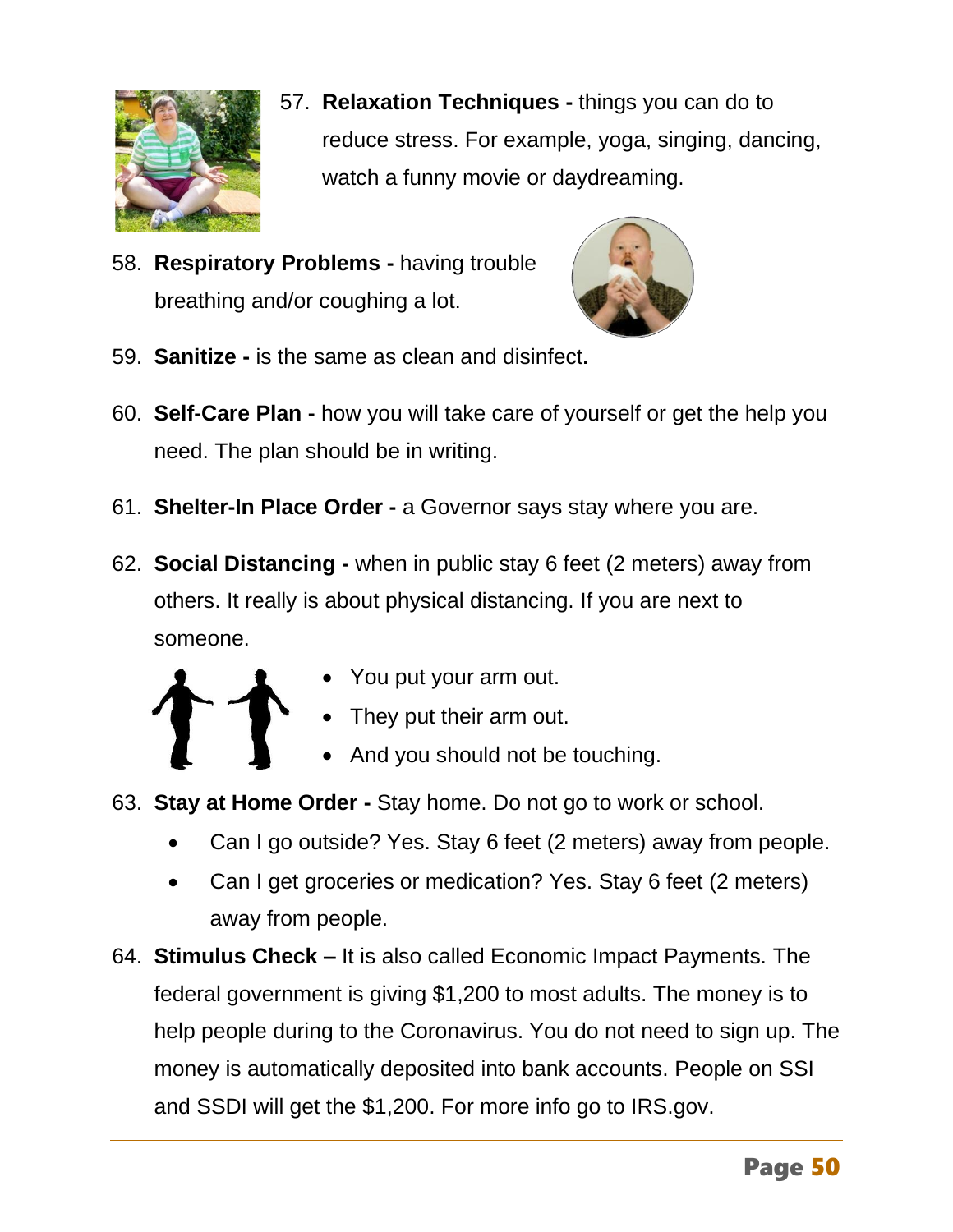

- 65. **Stress -** your body and mind reacting to a difficult situation. A feeling of pressure.
- 66. **Symptom -** A change in your body that might mean you are sick. For example: a fever, dry cough, or having a hard time breathing.



67. **Testing** - checking to see someone has an illness. There are different kinds of tests. A nurse may put a swab up your nose.

- 68. **Therapist -** A counselor. A person who is skilled in helping someone control their emotions or deal with problems.
- 69. **Thermometer -** A device used to see how warm your body is. It measures your body temperature. You put the device in your mouth, under your tongue and wait. In the hospital they run the device over your forehead and neck.  $\left| \frac{\text{H}}{\text{H}} \frac{\text{H}}{\text{H}} \frac{\text{H}}{\text{H}} \frac{\text{H}}{\text{H}} \frac{\text{H}}{\text{H}} \frac{\text{H}}{\text{H}} \frac{\text{H}}{\text{H}} \frac{\text{H}}{\text{H}} \frac{\text{H}}{\text{H}} \frac{\text{H}}{\text{H}} \frac{\text{H}}{\text{H}} \frac{\text{H}}{\text{H}} \frac{\text{H}}{\text{H}} \frac{\text{H}}{\text{H}} \frac{\text{H}}{\text{H}} \frac{\text{H}}{\text{H}} \frac{\text{H}}{\text{H}} \frac{\text{H}}{\text{H}} \$
- 70. **Treatment -** The care or medicine you get to feel better.
- 71. **Triage -** If there are a lot of sick people at the hospital, there are rules to decide who gets helped first. Who gets treatment first?
- 72. **Unlearn -** stop doing a habit. For example, during the Coronavirus we must stop shaking hands or standing next to someone.



73. **Vaccine -** a shot that protects you from getting the flu or other illnesses.

74. **Ventilators** – A machine that helps people breathe. It puts air into and out of your lungs. is used when people are not able to breathe